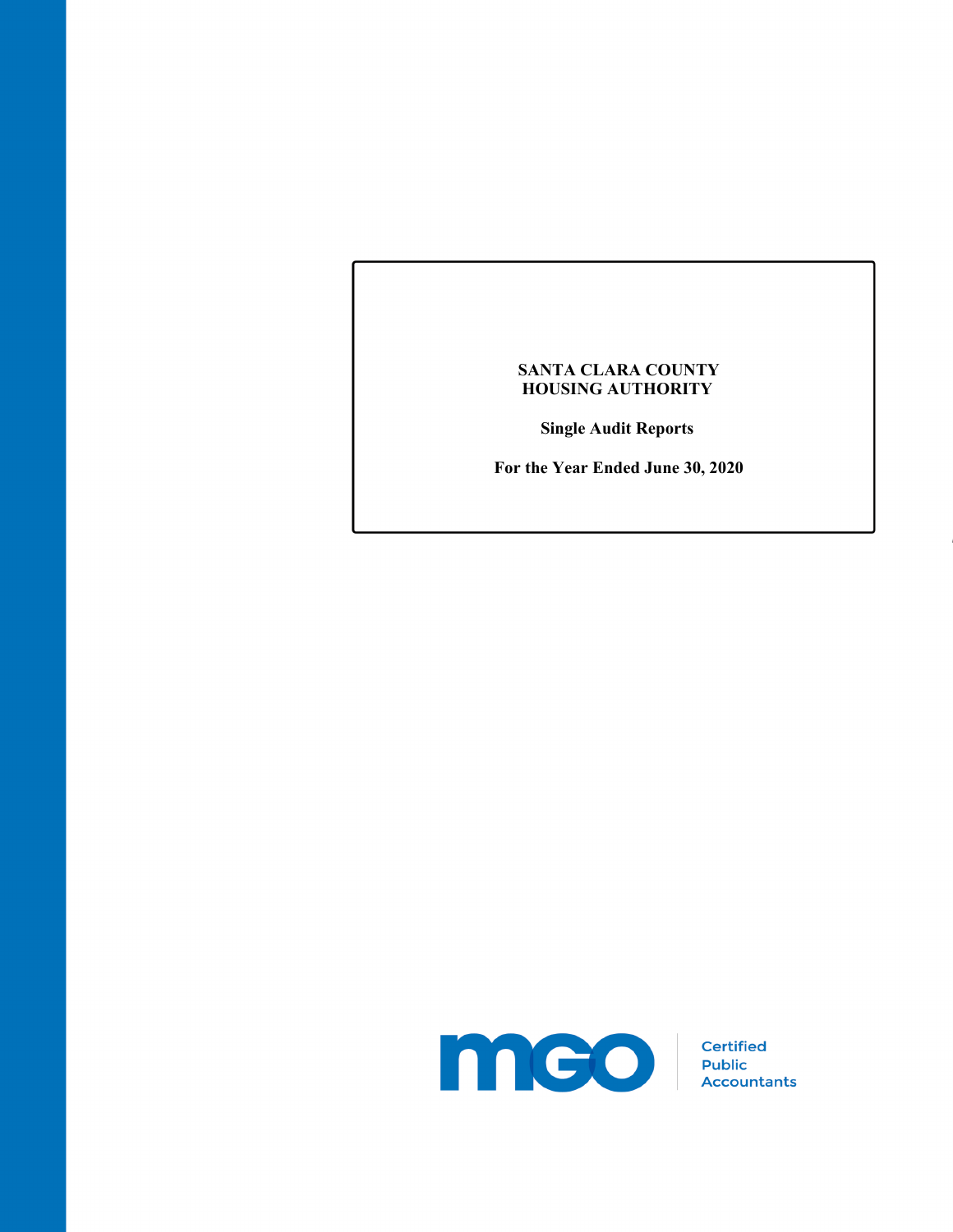# **SANTA CLARA COUNTY HOUSING AUTHORITY**

## Table of Contents For the Year Ended June 30, 2020

## Page

| Independent Auditor's Report on Internal Control Over Financial Reporting and on<br>Compliance and Other Matters Based on an Audit of Financial Statements |  |
|------------------------------------------------------------------------------------------------------------------------------------------------------------|--|
| Independent Auditor's Report on Compliance For Each Major Federal Program;<br>Report on Internal Control Over Compliance; and Report on                    |  |
|                                                                                                                                                            |  |
|                                                                                                                                                            |  |
|                                                                                                                                                            |  |
|                                                                                                                                                            |  |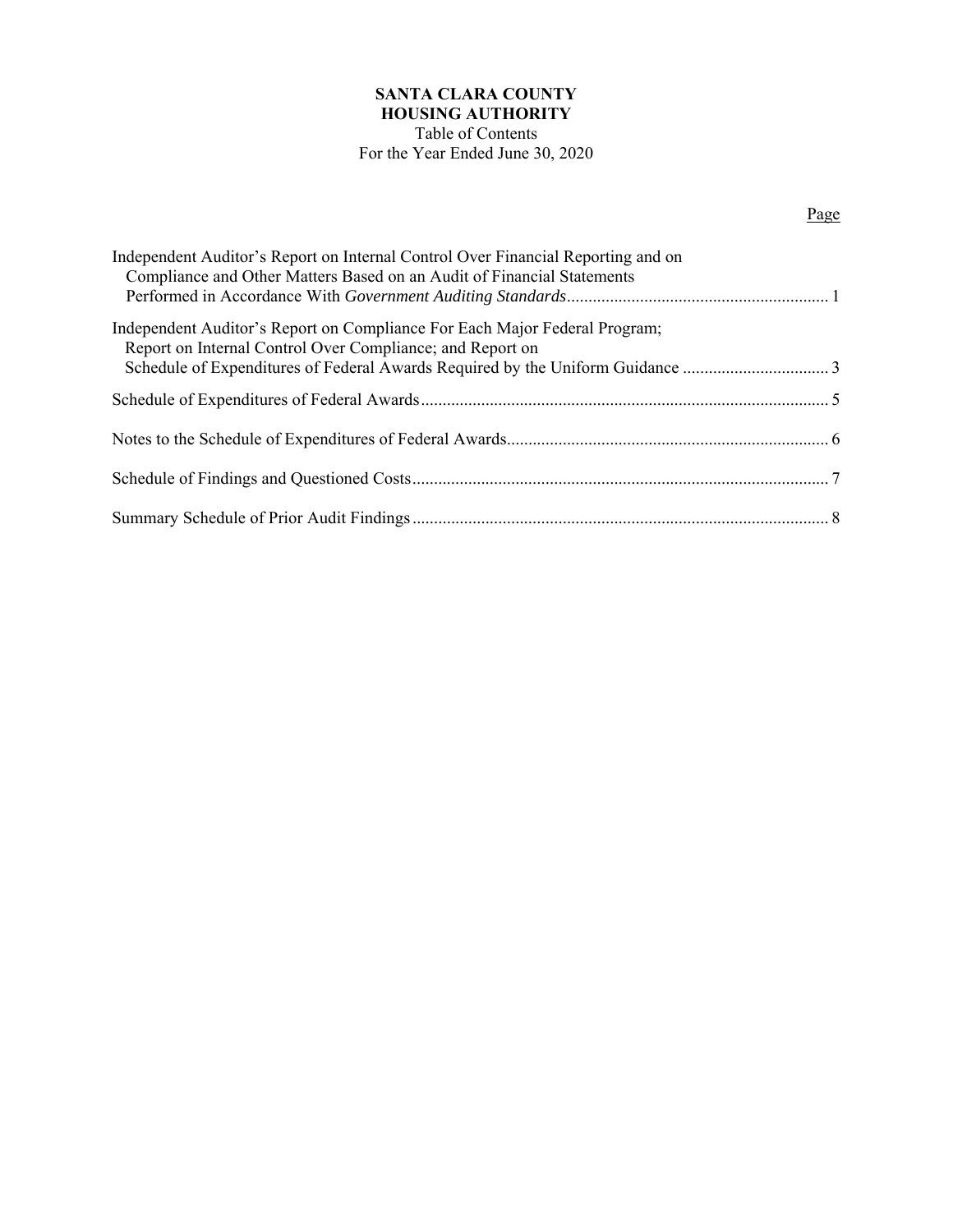

### **Independent Auditor's Report on Internal Control Over Financial Reporting and on Compliance and Other Matters Based on an Audit of Financial Statements Performed in Accordance With** *Government Auditing Standards*

Members of the Board of Commissioners of the Santa Clara County Housing Authority San Jose, California

We have audited, in accordance with auditing standards generally accepted in the United States of America and the standards applicable to financial audits contained in *Government Auditing Standards* issued by the Comptroller General of the United States, the financial statements of the business-type activities and the aggregate discretely presented component units of the Santa Clara County Housing Authority, California (Authority), as of and for the year ended June 30, 2020, and the related notes to the financial statements, which collectively comprise the Authority's basic financial statements, and have issued our report thereon dated January 15, 2021. Our report includes a reference to other auditors who audited the financial statements of the Authority's blended component units and discretely presented component units, as described in our report on the Authority's financial statements. This report does not include the results of the other auditors' testing of internal control over financial reporting or compliance and other matters that are reported on separately by those auditors. The financial statements of the blended component units, except for AE Associates, Ltd., HACSC/Choices Family Associates, San Pedro Garden Associates, Ltd., and S.P.G. Housing Inc., and the financial statements of the discretely presented component units, except for Bendorf Drive, LP, Clarendon Street LP, Fairground Luxury Family Apartments, LP, and Huff Avenue, LLC, were not audited in accordance with *Government Auditing Standards*.

### **Internal Control over Financial Reporting**

In planning and performing our audit of the financial statements, we considered the Authority's internal control over financial reporting (internal control) as a basis for designing audit procedures that are appropriate in the circumstances for the purpose of expressing our opinions on the financial statements, but not for the purpose of expressing an opinion on the effectiveness of the Authority's internal control. Accordingly, we do not express an opinion on the effectiveness of the Authority's internal control.

A *deficiency in internal control* exists when the design or operation of a control does not allow management or employees, in the normal course of performing their assigned functions, to prevent, or detect and correct, misstatements on a timely basis. A *material weakness* is a deficiency, or a combination of deficiencies, in internal control such that there is a reasonable possibility that a material misstatement of the entity's financial statements will not be prevented, or detected and corrected on a timely basis. A *significant deficiency* is a deficiency, or a combination of deficiencies, in internal control that is less severe than a material weakness, yet important enough to merit attention by those charged with governance.

Our consideration of internal control was for the limited purpose described in the first paragraph of this section and was not designed to identify all deficiencies in internal control that might be material weaknesses or significant deficiencies. Given these limitations, during our audit we did not identify any deficiencies in internal control that we consider to be material weaknesses. However, material weaknesses may exist that have not been identified.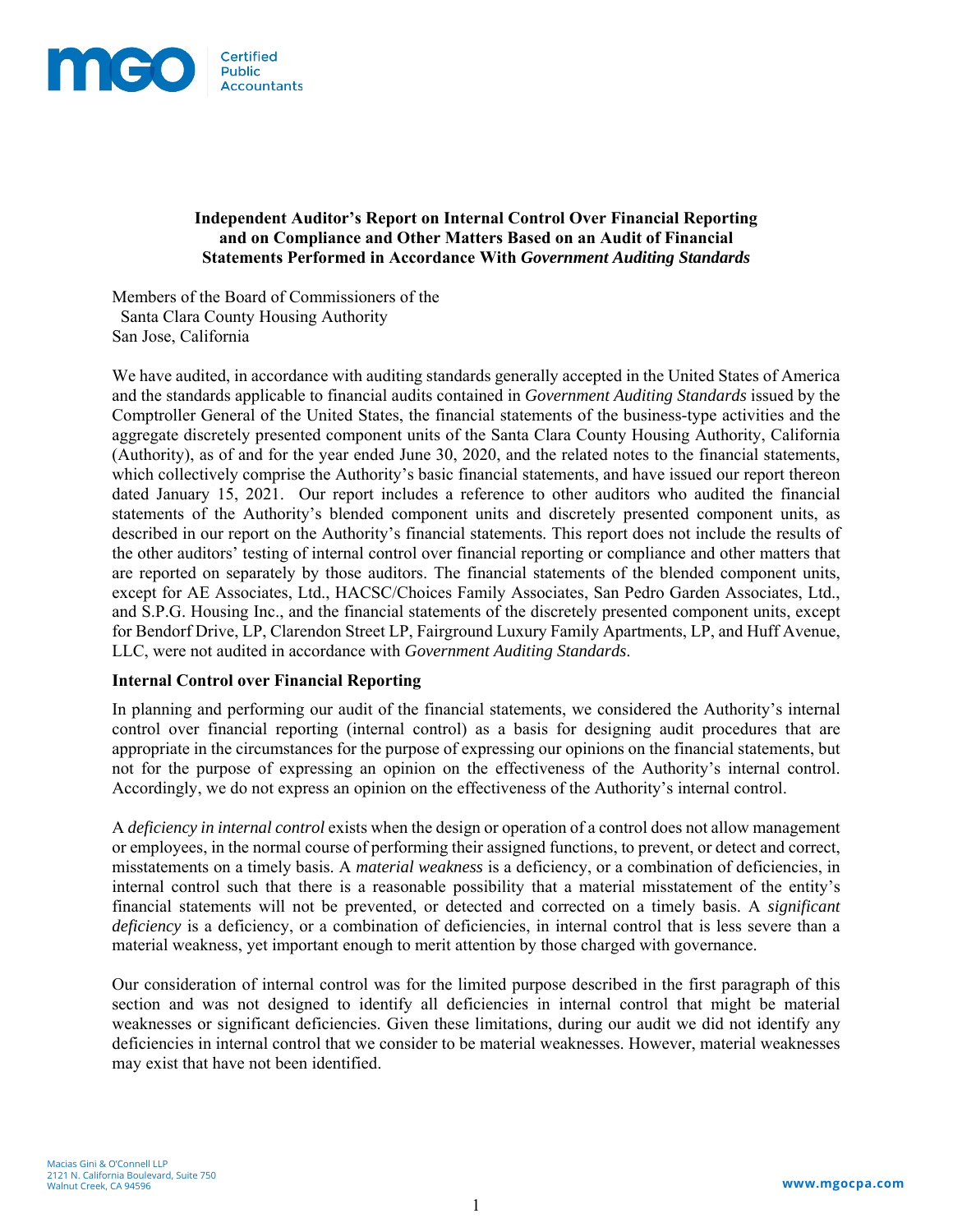### **Compliance and Other Matters**

As part of obtaining reasonable assurance about whether the Authority's financial statements are free from material misstatement, we performed tests of its compliance with certain provisions of laws, regulations, contracts, and grant agreements, noncompliance with which could have a direct and material effect on the financial statements. However, providing an opinion on compliance with those provisions was not an objective of our audit, and accordingly, we do not express such an opinion. The results of our tests disclosed no instances of noncompliance or other matters that are required to be reported under *Government Auditing Standards*.

### **Purpose of this Report**

The purpose of this report is solely to describe the scope of our testing of internal control and compliance and the result of that testing, and not to provide an opinion on the effectiveness of the entity's internal control or on compliance. This report is an integral part of an audit performed in accordance with *Government Auditing Standards* in considering the entity's internal control and compliance. Accordingly, this communication is not suitable for any other purpose.

 $M$ acias Gini  $\epsilon$  O'Connell LP<br>Walnut Creek, California

January 15, 2021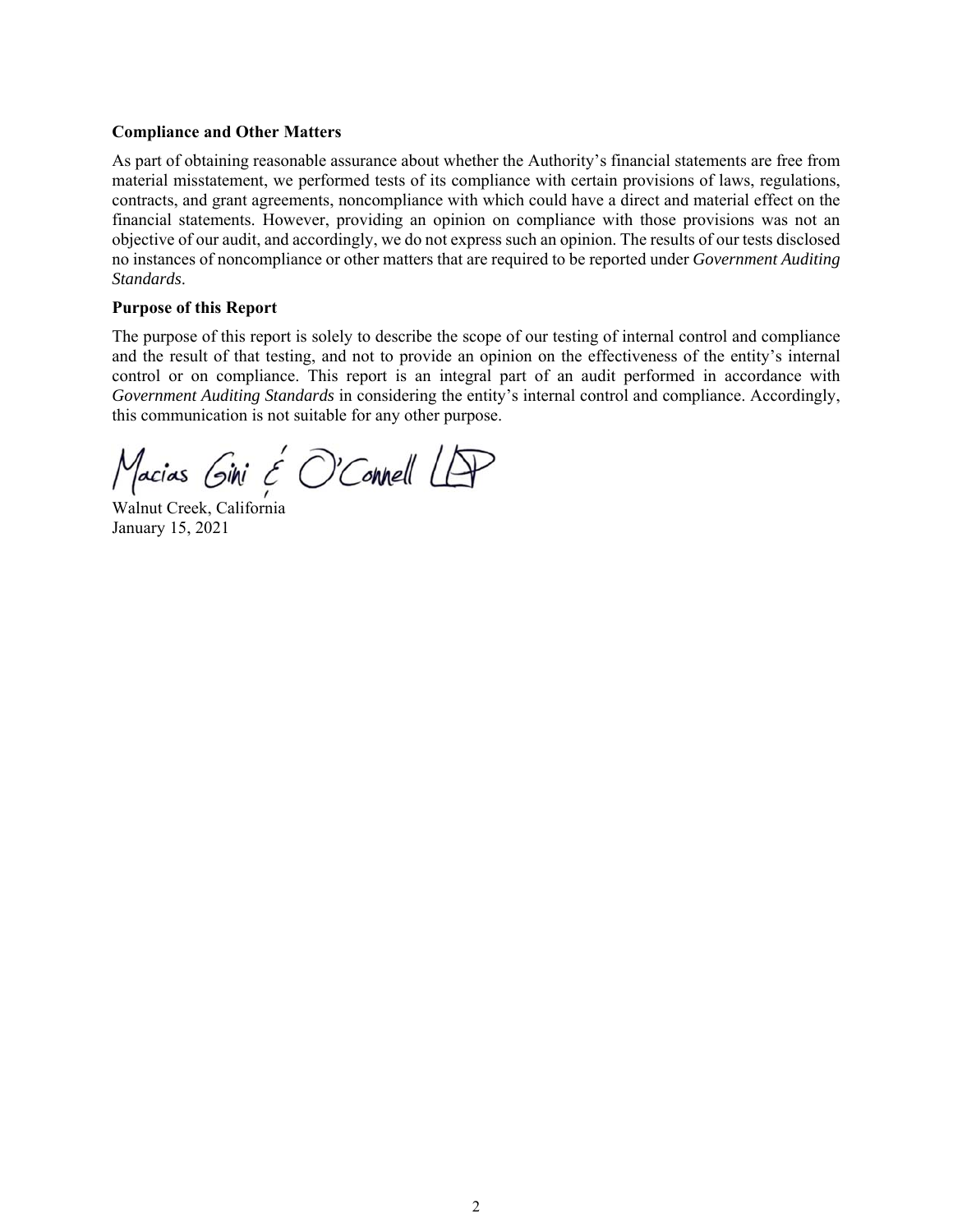

### **Independent Auditor's Report on Compliance For Each Major Federal Program; Report on Internal Control Over Compliance; and Report on Schedule of Expenditures of Federal Awards Required by the Uniform Guidance**

Members of the Board of Commissioners of the Santa Clara County Housing Authority San Jose, California

### **Report on Compliance For Each Major Federal Program**

We have audited the Santa Clara County Housing Authority, California's (Authority) compliance with the types of compliance requirements described in the *OMB Compliance Supplement* that could have a direct and material effect on the Authority's major federal program for the year ended June 30, 2020. The Authority's major federal program is identified in the summary of auditor's results section of the accompanying schedule of findings and questioned costs.

### *Management's Responsibility*

Management is responsible for compliance with federal statutes, regulations, and the terms and conditions of its federal awards applicable to its federal programs.

### *Auditor's Responsibility*

Our responsibility is to express an opinion on compliance for the Authority's major federal program based on our audit of the types of compliance requirements referred to above. We conducted our audit of compliance in accordance with auditing standards generally accepted in the United States of America; the standards applicable to financial audits contained in *Government Auditing Standards*, issued by the Comptroller General of the United States; and the audit requirements of Title 2 U.S. *Code of Federal Regulations* Part 200, *Uniform Administrative Requirements, Cost Principles, and Audit Requirements for Federal Awards* (Uniform Guidance). Those standards and the Uniform Guidance require that we plan and perform the audit to obtain reasonable assurance about whether noncompliance with the types of compliance requirements referred to above that could have a direct and material effect on a major federal program occurred. An audit includes examining, on a test basis, evidence about the Authority's compliance with those requirements and performing such other procedures as we considered necessary in the circumstances.

We believe that our audit provides a reasonable basis for our opinion on compliance for the major federal program. However, our audit does not provide a legal determination of the Authority's compliance.

#### *Opinion on the Major Federal Program*

In our opinion, the Authority complied, in all material respects, with the types of compliance requirements referred to above that could have a direct and material effect on its major federal program for the year ended June 30, 2020.

#### **Report on Internal Control Over Compliance**

Management of the Authority is responsible for establishing and maintaining effective internal control over compliance with the types of compliance requirements referred to above. In planning and performing our audit of compliance, we considered the Authority's internal control over compliance with the types of requirements that could have a direct and material effect on the major federal program to determine the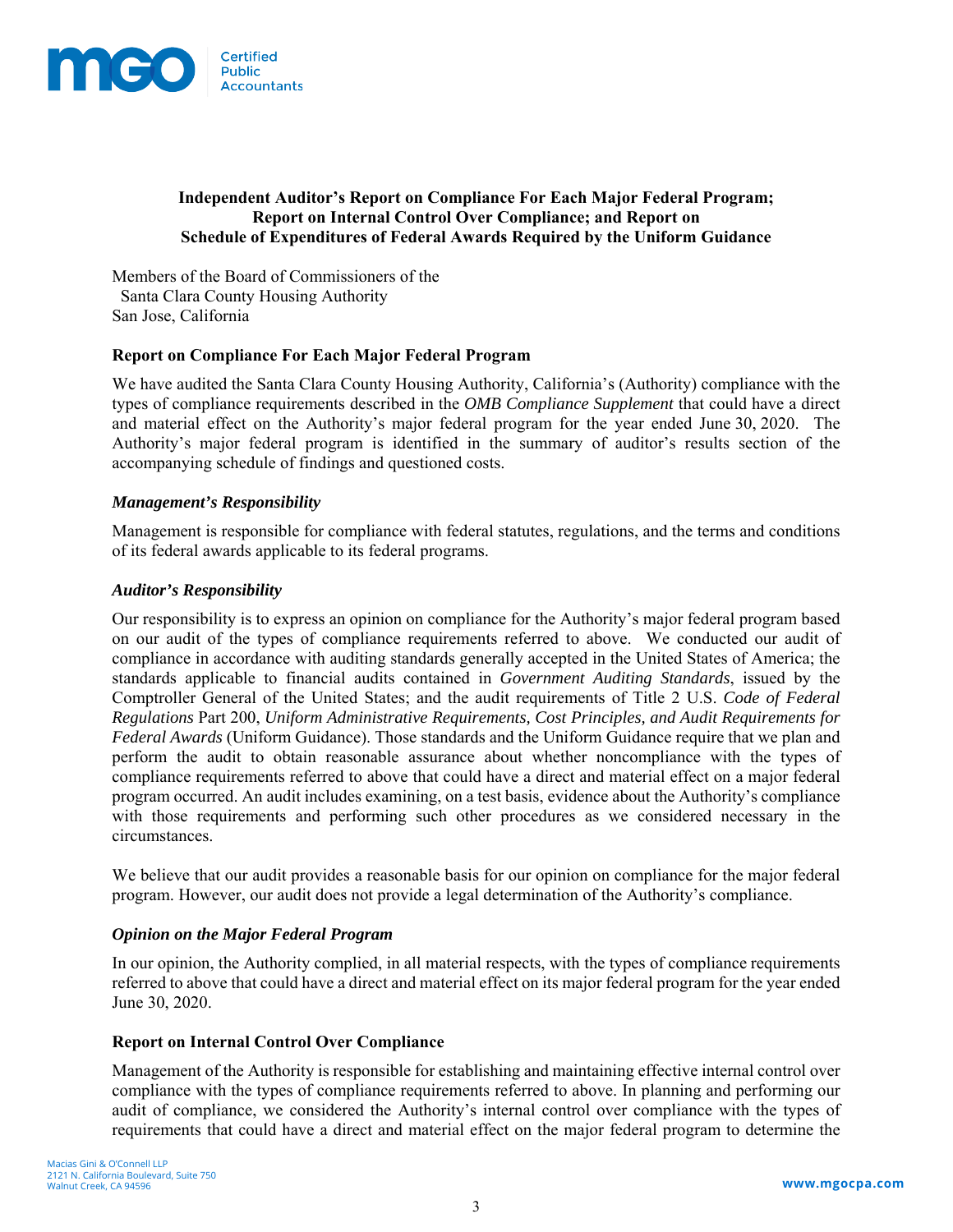auditing procedures that are appropriate in the circumstances for the purpose of expressing an opinion on compliance for each major federal program and to test and report on internal control over compliance in accordance with the Uniform Guidance, but not for the purpose of expressing an opinion on the effectiveness of internal control over compliance. Accordingly, we do not express an opinion on the effectiveness of the Authority's internal control over compliance.

A *deficiency in internal control over compliance* exists when the design or operation of a control over compliance does not allow management or employees, in the normal course of performing their assigned functions, to prevent, or detect and correct, noncompliance with a type of compliance requirement of a federal program on a timely basis. A *material weakness in internal control over compliance* is a deficiency, or combination of deficiencies, in internal control over compliance, such that there is a reasonable possibility that material noncompliance with a type of compliance requirement of a federal program will not be prevented, or detected and corrected, on a timely basis. A *significant deficiency in internal control over compliance* is a deficiency, or combination of deficiencies, in internal control over compliance with a type of compliance requirement of a federal program that is less severe than a material weakness in internal control over compliance, yet important enough to merit attention by those charged with governance.

Our consideration of internal control over compliance was for the limited purpose described in the first paragraph of this section and was not designed to identify all deficiencies in internal control over compliance that might be material weaknesses or significant deficiencies. We did not identify any deficiencies in internal control over compliance that we consider material weaknesses. However, material weaknesses may exist that have not been identified.

The purpose of this report on internal control over compliance is solely to describe the scope of our testing of internal control over compliance and the results of that testing based on the requirements of the Uniform Guidance. Accordingly, this report is not suitable for any other purpose.

#### **Report on the Schedule of Expenditures of Federal Awards Required by the Uniform Guidance**

We have audited the financial statements of the business-type activities and the aggregate discretely presented component units of the Authority, as of and for the year ended June 30, 2020, and the related notes to the financial statements, which collectively comprise the Authority's basic financial statements. We issued our report thereon dated January 15, 2021, which contained unmodified opinions on those financial statements. Our report also includes a reference to other auditors. Our audit was conducted for the purpose of forming opinions on the financial statements that collectively comprise the basic financial statements. The accompanying schedule of expenditures of federal awards is presented for purposes of additional analysis as required by the Uniform Guidance and is not a required part of the basic financial statements. Such information is the responsibility of management and was derived from and relates directly to the underlying accounting and other records used to prepare the basic financial statements. The information has been subjected to the auditing procedures applied in the audit of the financial statements and certain additional procedures, including comparing and reconciling such information directly to the underlying accounting and other records used to prepare the basic financial statements or to the basic financial statements themselves, and other additional procedures in accordance with auditing standards generally accepted in the United States of America. In our opinion, the schedule of expenditures of federal awards is fairly stated in all material respects in relation to the basic financial statements as a whole.

 $M$ acias Gini  $\epsilon$  O'Connell LP<br>Walnut Creek, California

March 15, 2021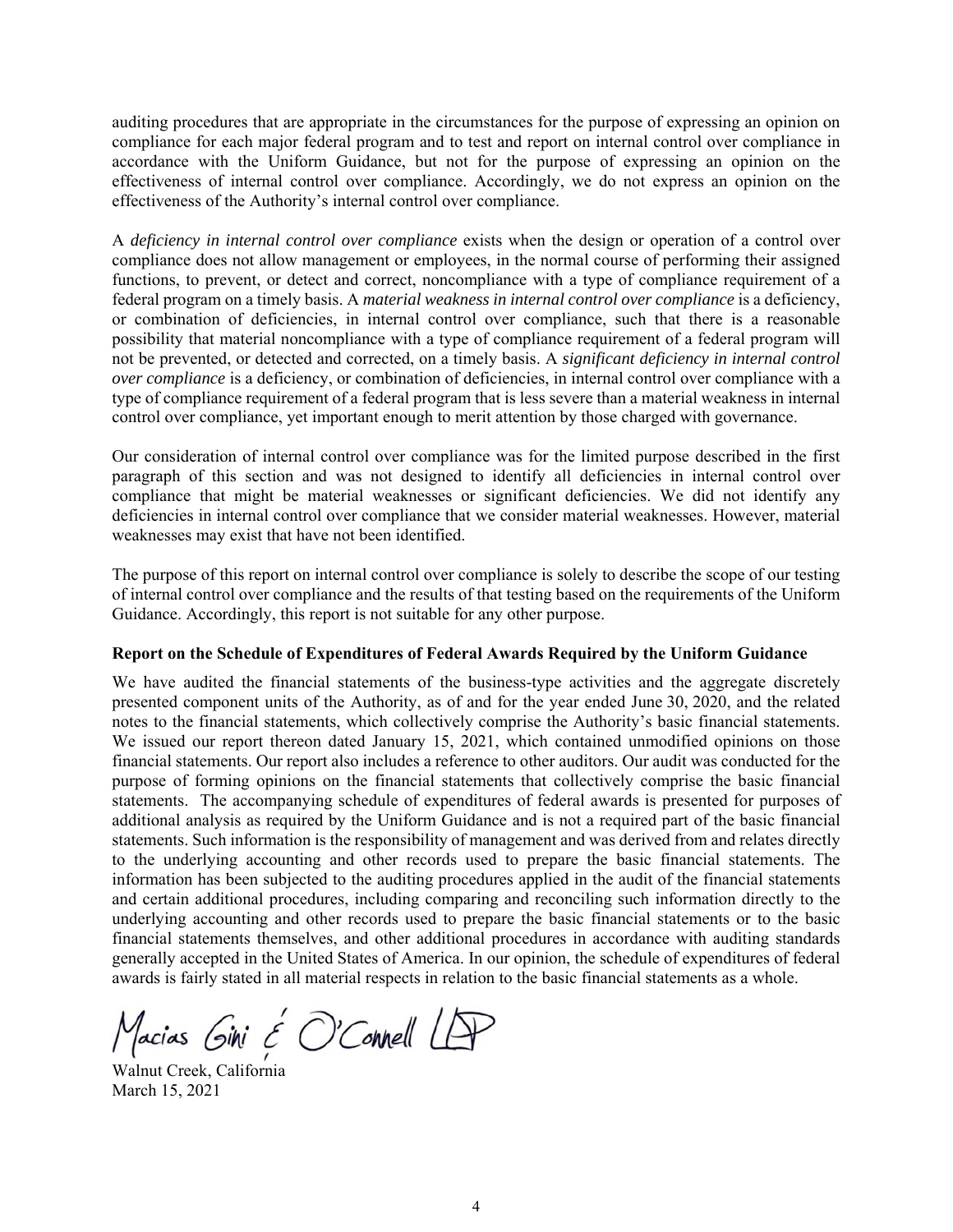# **SANTA CLARA COUNTY HOUSING AUTHORITY**

### Schedule of Expenditures of Federal Awards For the Year Ended June 30, 2020

| Grantor/Pass-Through Grantor/Program Title                                                                                                                                                               | Grantor<br>Identifying<br>Number | Federal<br><b>CFDA</b><br>Number     | Expenditures                                 |
|----------------------------------------------------------------------------------------------------------------------------------------------------------------------------------------------------------|----------------------------------|--------------------------------------|----------------------------------------------|
| U.S. Department of Housing and Urban Development:                                                                                                                                                        |                                  |                                      |                                              |
| Direct:                                                                                                                                                                                                  |                                  |                                      |                                              |
| Section 8 Project Based Cluster:<br>Lower Income Housing Assistance Program -<br>Section 8 Moderate Rehabilitation                                                                                       | n/a                              | 14.856                               | \$<br>1,496,331                              |
| Housing Voucher Cluster:<br>Section 8 Housing Choice Vouchers                                                                                                                                            | n/a                              | 14.871                               | 22,228,811                                   |
| Mainstream Vouchers<br>COVID-19 - Mainstream Vouchers<br>Subtotal Mainstream Vouchers                                                                                                                    | n/a<br>n/a                       | 14.879<br>14.879                     | 2,576,794<br>15,774<br>2,592,568             |
| Subtotal Housing Voucher Cluster                                                                                                                                                                         |                                  |                                      | 24,821,379                                   |
| Family Self Sufficiency                                                                                                                                                                                  | n/a                              | 14.896                               | 388,979                                      |
| Moving To Work Demonstration Program<br>COVID-19 - Public Housing CARES Act Funding<br>COVID-19 - Housing Choice Voucher CARES Act Funding<br>COVID-19 - CARES Act Funding Transferred to Moving To Work | n/a<br>n/a<br>n/a<br>n/a         | 14.881<br>14.881<br>14.881<br>14.881 | 365,828,264<br>1,739<br>594,184<br>3,061,892 |
| Subtotal Moving To Work Demonstration Program                                                                                                                                                            |                                  |                                      | 369,486,079                                  |
| Total expenditures of federal awards                                                                                                                                                                     |                                  |                                      | 396, 192, 768                                |

See accompanying notes to the schedule of expenditures of federal awards.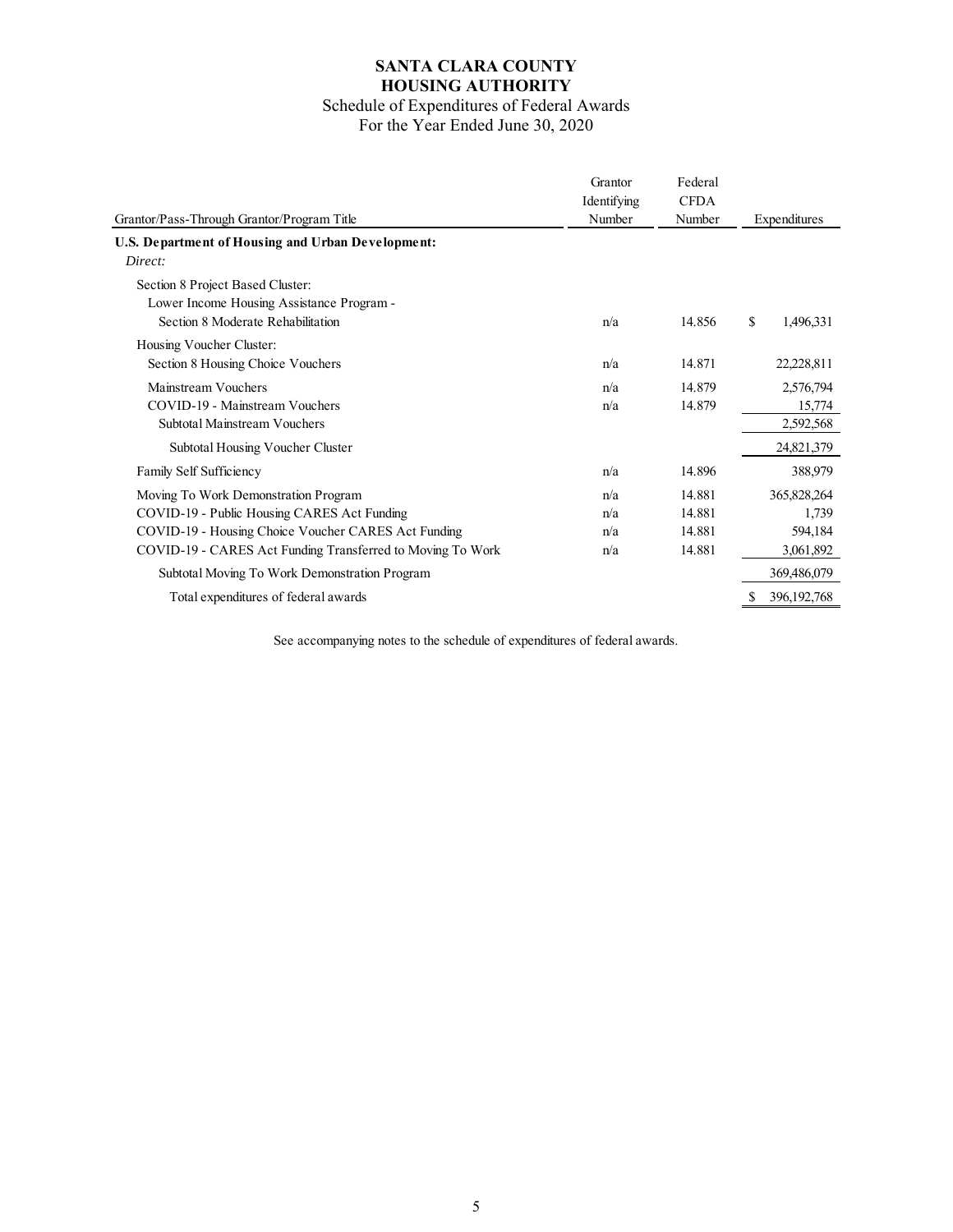## **SANTA CLARA COUNTY HOUSING AUTHORITY**  Notes to the Schedule of Expenditures of Federal Awards For the Year Ended June 30, 2020

### **NOTE 1 – GENERAL**

The accompanying schedule of expenditures of federal awards (the Schedule) includes the federal grant activity of the Santa Clara County Housing Authority, California (the Authority). The Authority's reporting entity is defined in Note 1 of the Authority's basic financial statements. The information in this Schedule is presented in accordance with the requirements of Title 2 U.S. *Code of Federal Regulations* (CFR) part 200, *Uniform Administrative Requirements, Cost Principles, and Audit Requirements for Federal Awards.* Because the Schedule presents only a selected portion of the operations of the Authority, it is not intended to and does not present the financial position, changes in net position or cash flows of the Authority.

## **NOTE 2 – BASIS OF ACCOUNTING**

Amounts reported on the Schedule represent expenditures incurred for the Authority's federal programs, and are reported on the accrual basis of accounting and include capitalized expenditures. Such expenditures are recognized following the cost principles contained in 2 CFR 200, Subpart E (Cost Principles), wherein certain types of expenditures are not allowable or are limited as to reimbursement. The Authority did not elect to use the 10% de minimis cost rate as covered in 2 CFR 200.414 Indirect (F&A) costs.

### **NOTE 3 - RELATIONSHIP TO FEDERAL FINANCIAL REPORTS**

Amounts reported in the Schedule agree to or can be reconciled with the amounts reported in the related federal financial reports.

### **NOTE 4 - RELATIONSHIP TO BASIC FINANCIAL STATEMENTS**

The Schedule agrees to or can be reconciled with the amounts reported in the Authority's basic financial statements.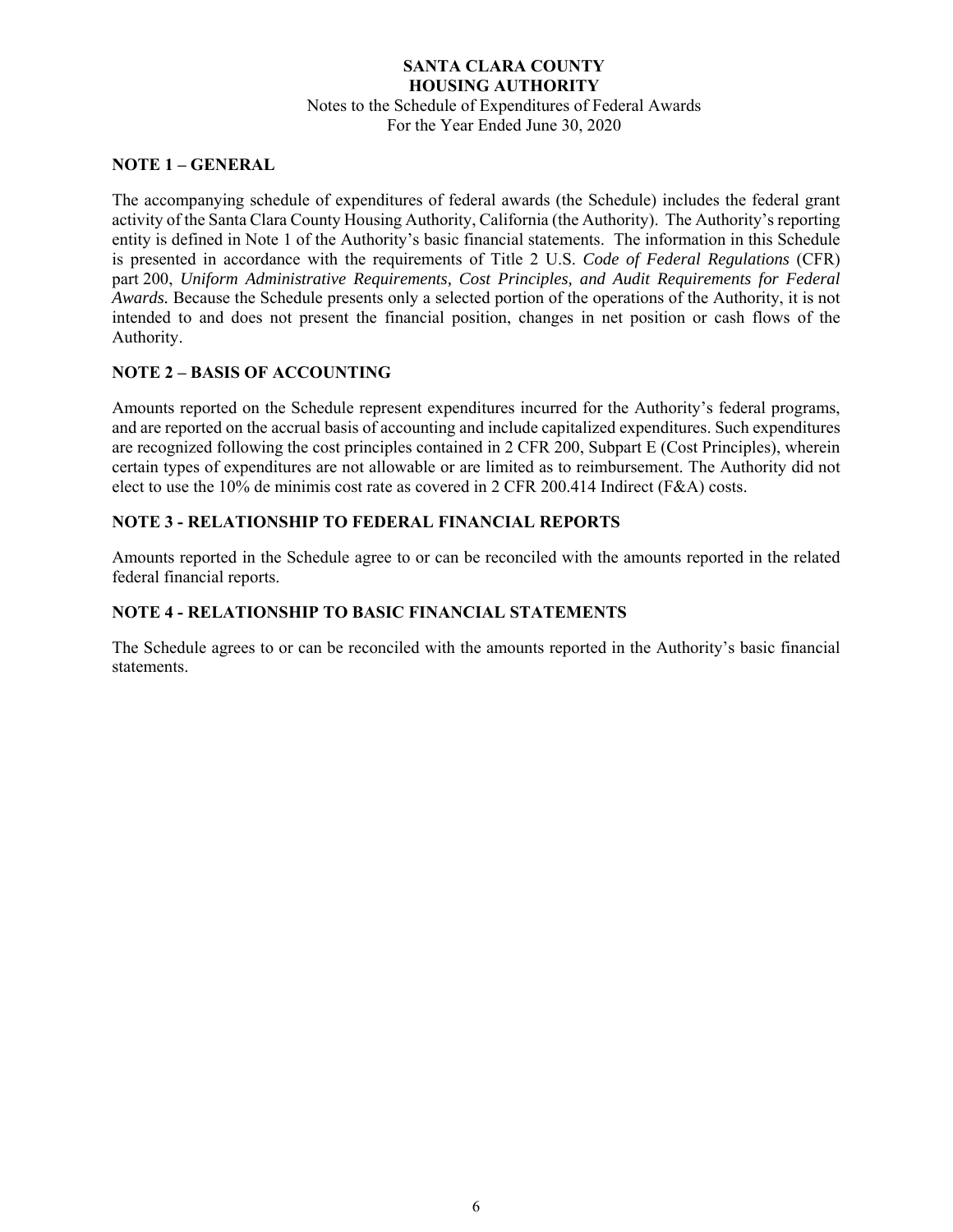### **SANTA CLARA COUNTY HOUSING AUTHORITY** Schedule of Findings and Questioned Costs

For the Year Ended June 30, 2020

## **Section I – Summary of Auditor's Results**

## *Financial Statements*

| Type of auditor's report issued:                                                                      | Unmodified                                              |  |
|-------------------------------------------------------------------------------------------------------|---------------------------------------------------------|--|
| Internal control over financial reporting:                                                            |                                                         |  |
| Material weakness(es) identified?                                                                     | No                                                      |  |
| Significant deficiency (cies) identified that are<br>not considered to be material weaknesses?        | None reported                                           |  |
| Noncompliance material to the financial statements<br>noted?                                          | N <sub>o</sub>                                          |  |
| <b>Federal Awards</b>                                                                                 |                                                         |  |
| Internal control over major programs:                                                                 |                                                         |  |
| Material weakness(es) identified?                                                                     | No                                                      |  |
| Significant deficiency(cies) identified that are<br>not considered to be material weaknesses?         | None reported                                           |  |
| Type of auditor's report issued on compliance for<br>major programs:                                  | Unmodified                                              |  |
| Any audit findings disclosed that are required to be<br>reported in accordance with 2 CFR 200.516(a)? | N <sub>o</sub>                                          |  |
| Identification of major program?                                                                      | 14.881 - Moving To Work<br><b>Demonstration Program</b> |  |
| Dollar threshold used to distinguish between type A and<br>type B programs:                           | \$3,000,000                                             |  |
| Auditee qualified as a low-risk auditee?                                                              | Yes                                                     |  |

# **Section II - Financial Statement Findings**

None reported.

## **Section III - Federal Award Findings and Questioned Costs**

None reported.